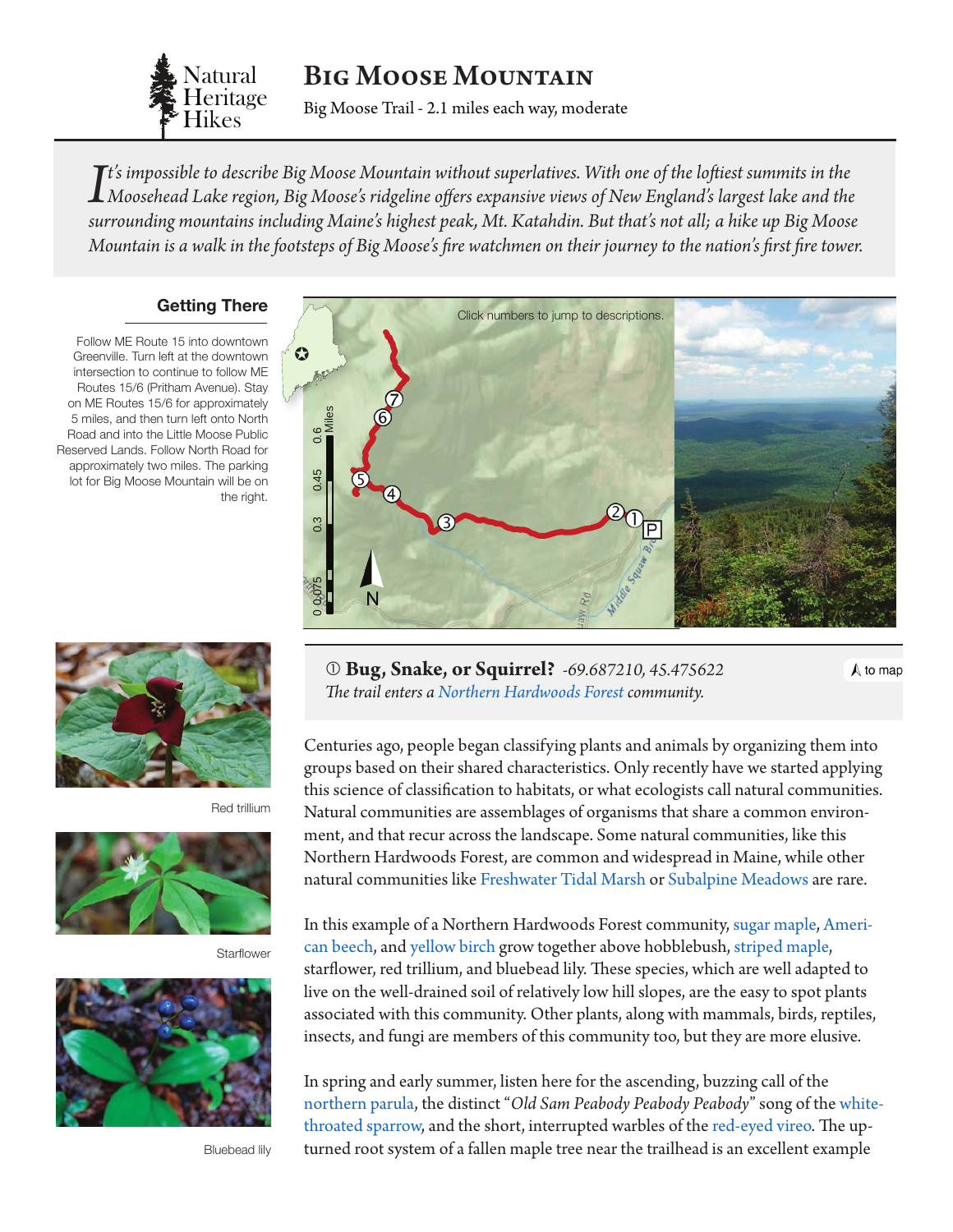

Winter wren Image ©Ron Logan, all rights rese



Lower mountain slopes are good places to look for signs of soil enrichment, as nutrients travel downhill and collect here. As you hike along the jeep trail, look for white ash, ironwood, alternate-leaved dogwood, false Solomon's seal, doll's eyes, and red baneberry.



Red baneberry (left), doll's eyes (right)



Paper birch (left), yellow birch (right)

of [winter wren](http://www.allaboutbirds.org/guide/Winter_Wren/id) nesting habitat; this small, brown bird perches with its short tail erect and sings a wavering trill of high pitched notes for up to eight seconds in what sounds like a single breath. Red squirrels are also prevalent in this forest, their long, chattering, territorial calls sounding more like an insect or a rattlesnake than a mammal.

### **A Haunted Walk through Maine's History**

 $\bigwedge$  to map

*-69.689884, 45.476291 At 0.1 miles, turn left where the first section of trail meets a wider path.*

While on this old jeep track, imagine yourself time traveling back more than a century to an age when widespread logging in Maine left swaths of barren land piled high with brush and tree limbs. In a dry season, those landscapes could quickly flare up when ignited by a lightning bolt or a spark. Watchmen in fire towers set high on the mountain tops could spot the smoke from a fire while it was still small enough to extinguish. The summit of Big Moose Mountain, then called Big Squaw Mountain, was the site of the nation's first fire tower, constructed in 1905.

Now imagine you're a fire watchman making the trip to your seasonal camp located near the mountain summit. In the early days, a watchman would carry as much as a month's worth of supplies on foot from the trail head up to his cabin. In the '50s, this path between the base of the mountain and the watchman's cabin was widened to allow access by jeep. Jeep trips were reduced significantly after 1959, however, when an accident killed fire watchman John Hutchinson on this very mountain.

 **A Trail of Two Birches** *-69.700683, 45.475326*  $\bigwedge$  to map  *At 0.7 miles, yellow and [paper birch](http://dendro.cnre.vt.edu/dendrology/syllabus/factsheet.cfm?ID=14) become more dominant in the canopy.*

Birches have tiny, light seeds that can travel long distances in the wind. But relying on small seeds comes with a price; they don't contain much stored food for a young plant. To be successful, birch seeds must land on bare soil where the new plant's root doesn't need to poke through layers of leaf litter to reach the nutrients in the soil. But where do birch seeds find bare soil? Under natural conditions, they find it where the land has recently burned or been [eroded](#page-3-0). On human disturbed landscapes, they find it where there has been recent timber harvest or excavation. Yellow birches are more tolerant of shade than [paper birches,](http://dendro.cnre.vt.edu/dendrology/syllabus/factsheet.cfm?ID=14) so they are more likely to colonize a forest where the leaf litter burned but the canopy survived. Ironically, birch bark is extremely combustible and makes for excellent kindling.

As full size trees, yellow birches also have glossy, silver yellow bark that peels off in thin strips, unlike the brighter white bark of paper birch, which comes off in larger sheets. Another way to tell the difference between yellow birch and paper birch is to scratch a thin twig with your fingernail and smell it. If you smell wintergreen, you've got a yellow birch. The chemical that gives off the wintergreen fragrance is methyl salicylate, the same compound found in naturally-flavored root beer.

 **A 6-Month Camping Trip** *-69.711494, 45.477338 At 1.3 miles, an abandoned watchman's camp stands to the right of the trail[.](#page-0-0)*

 $\bigwedge$  to map

Imagine living alone in this cabin for six months, from mid-spring to mid-fall.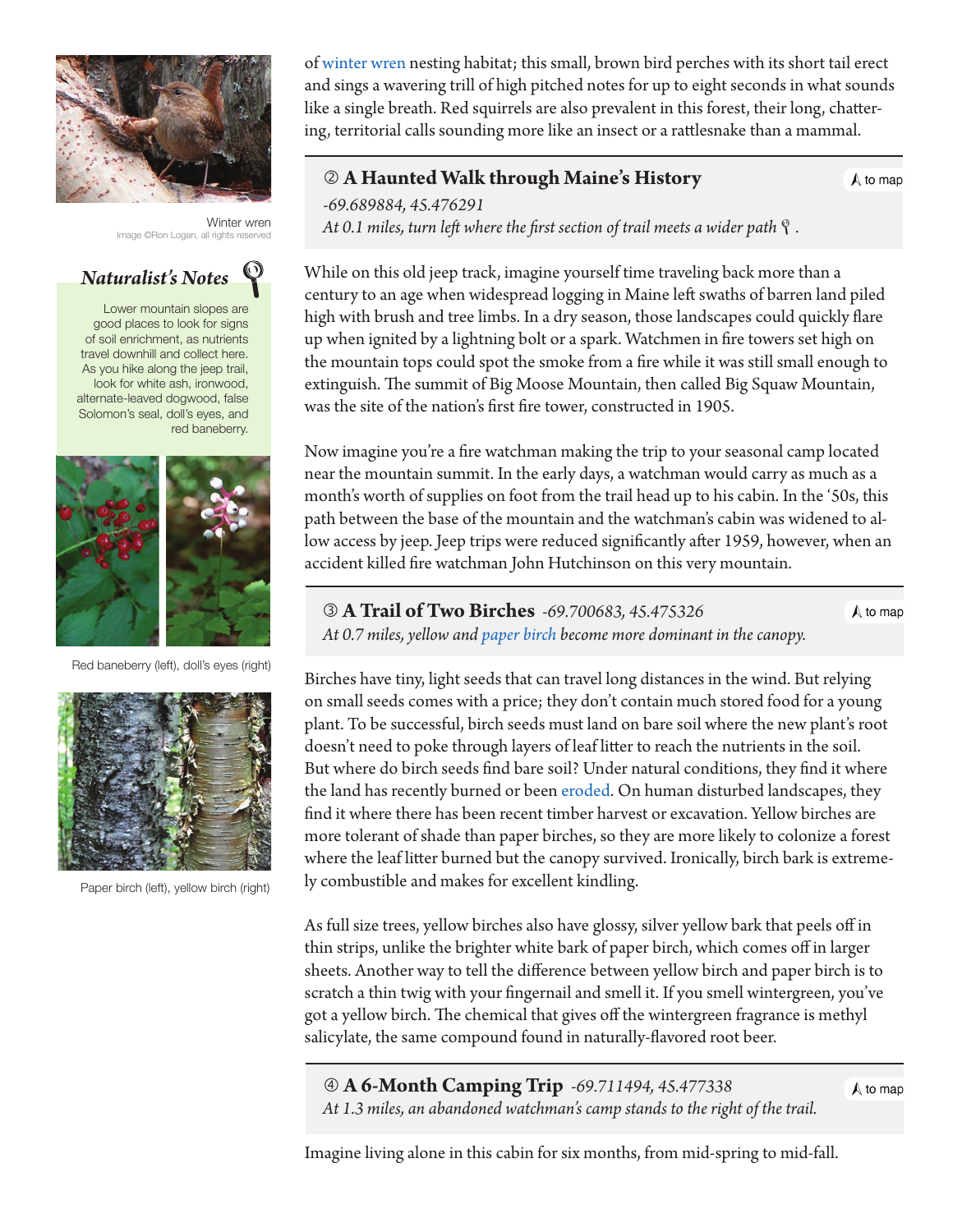From 1905 to 1976, the fire watchmen of Big Moose Mountain maintained a constant presence. When not manning the fire tower, watchmen would cook, sleep, and carry out their lives in a nearby camp, like this one built in the 1930s. Early watchmen would leave camp rarely for supplies, while later watchmen were able to travel more frequently, thanks to the widening of the access path to accommodate jeeps.

Today, the yard of this two-room cabin is overrun with hay-scented fern  $\gamma$  and long beech fern; paper birch and red spruce encroach on its warping frame. Inside, remnants of the watchman's everyday life still remain beneath the markings left by hundreds of visitors. Beneath a patina of moss, a large rock in the front yard beside the trail bears the warning "no smoking from here up."

Continuing the climb, you are now tracing the route of the watchman to the fire tower. When the slope flattens at the junction to the first overlook, you've reached the site of an earlier camp. In the early 1900s, a log cabin with a porch was perched in an open meadow here.

 **A Forest of Eternal Youth** *-69.714795, 45.478343 At 1.5 miles, the first of two spur trails leads to a scenic overlook.*

Compare this natural community to the Northern Hardwoods Forest lower on the mountain. Instead of a tall canopy of beech, birch, and maple, there's now a low [canopy](#page-3-0) of tangled balsam fir, with trunks rarely reaching more than 10" in diameter. Fallen trees crisscross the forest and the trail, creating bright clearings for the germination of new fir, heart-leaved birch, and mountain ash, as well as mountain wood fern, bluebead lily, and northern wood-sorrel. [Subalpine Fir Forests,](http://www.maine.gov/dacf/mnap/features/communities/subalpinefirforest.htm) like this one, are often found on the thin, rocky soil of ridgelines or steep upper slopes above 3,000 feet. A short growing season combined with periodic disturbances by high winds ensures that the trees remain relatively small. Firs that grow too tall are quickly blown down, resulting in a perpetually young-looking forest.

*Keep right at the second trail junction to continue toward the summit.*

 **Landing Strips for Pollinators** *-69.712957, 45.482386 At 1.9 miles, the trail makes a final ascent and emerges on a narrow, sunny ridge where the forest has thinned significantly.*

In the spring and summer, flowers abound on the final approach to the former site of the lookout tower. The white blooms of bunchberry, Labrador tea, and mountain ash face the sky while the yellow flowers of bluebead lily nod toward the ground. Look along this ridge and on the rest of the mountain summit for northern wood-sorrel and painted trillium; they share a unique strategy for attracting pollinators.

Insect-pollinated flowers trade nectar for help with reproduction. They offer this sweet, energy-rich liquid to butterflies, bees, and other pollinators through special glands, usually found deep within the flower. While accessing the nectar, the pollinators inadvertently dust themselves in pollen by bumping into the flower's pollencovered stamens. In their search for nectar, a pollinator often visits many flowers of the same species, effectively transferring pollen from one flower to another.

# *Naturalist's Notes*

Competition between plants for space here in the light is ruthless. Hay-scented fern often wins by releasing chemical toxins into the soil that inhibit the germination of other plants, including trees that might shade it out. This adaptation is called allelopathy.





Balsam fir bark



Painted trillium

 $\bigwedge$  to map

 $\bigwedge$  to map